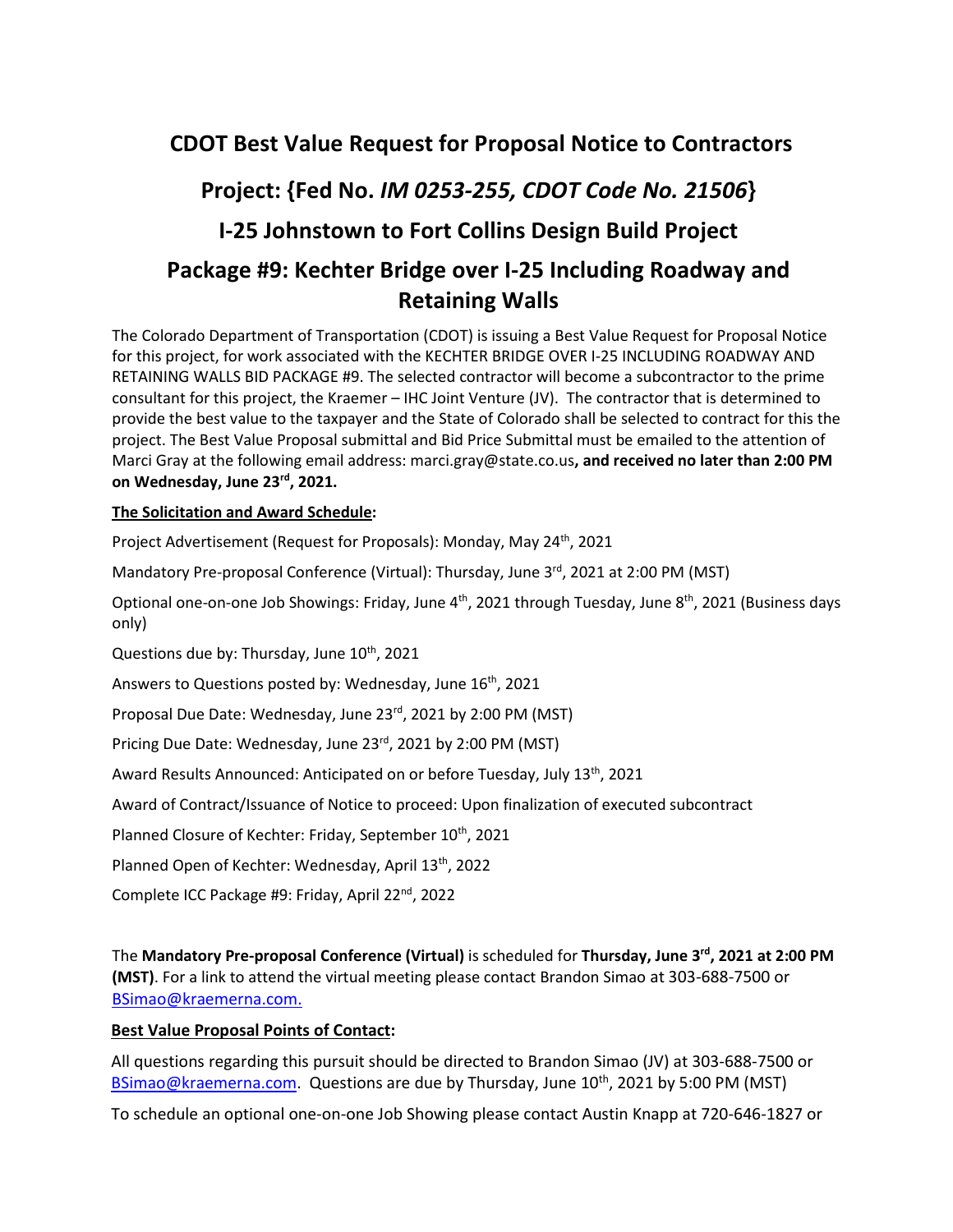### **Project Scope of Work Overview:**

As part of this current bid package, CDOT and the JV are soliciting bids for work associated with the Kechter Overpass of I-25, Roadway, Drainage, and Retaining Walls. This work consists of:

- 1) Demolition of the existing Kechter bridge over I-25.
- 2) Construction of new Kechter bridge.
- 3) Retaining wall construction both sides of I-25 and West of West frontage road.
- 4) Earthwork, drainage and roadway both sides of I-25.

For a more detailed list of all work required for the bid package please see other documents corresponding to this bid package (ex. Instructions to Bidders, Plans, Schedule, etc.)

Note: The location of the documents will be identified through CDOT's B2G system at https://cdot.dbesystem.com/ . Detailed project plans, schedule, bid items, and instructions to bidders can be found by visiting the website link provided.

### **Best Value Proposal Process:**

### **In order to be considered for this project interested subcontractors must successfully complete the Best Value Proposal process identified in this notice and attend the Mandatory Pre-proposal conference.**

**Step 1** – Prospective bidders must be prequalified for the bidding level of \$15 Million (or above) pursuant to CDOT's bidding rules prior to the date of the bid letting for this project. Prospective bidders not currently prequalified as general contractors must successfully complete a prequalification application through CDOT's B2G system. The web links for CDOT's Bidding Rules and the B2G System are provided below:

**Bidding Rules:** https://www.codot.gov/business/bidding/documents/rules-governing-constructionbidding-2-ccr-601-10

### **B2G System:** https://cdot.dbesystem.com/

**Step 2** – Upon successful completion of Step 1 prospective Contractors must complete and return the *Best Value Technical Proposal Submittal (Part 1 & Part 2), the Schedule affidavit (Appendix A) submit their Bid Price Proposal (Appendix B), and the DBE Affidavit (Appendix C)*.

All requested documentation **(Technical Proposal Part 1, Technical Proposal Part 2, Schedule Affidavit (Appendix A), Bid Price Proposal (Appendix B), DBE Affidavit (Appendix C))** must be sent to the attention of Marci Gray as per the instructions identified starting on Page *6* of this notice. Proposals received after the due date and time stated in this notice shall be considered non-responsive and will not be considered for evaluation.

The Step 2 submittals will be evaluated, and the results will be posted as defined above in the Solicitation and Award Schedule.

Prospective subcontractors must answer all questions and provide all information requested in the technical proposal submittal requirements in order to be considered.

Responses shall be type written single spaced using no smaller than an 11-point font with 1-inch margins, using 8.5"x11". Of the pages allotted, one page may be 11"x17" paper. The Part 1, Identifiable Submittal Requirement responses shall be no more than eight (8) one sided page(s) in length and Part 2, Non-Identifiable Submittal Requirement responses shall be no more eight (8) single sided page(s) in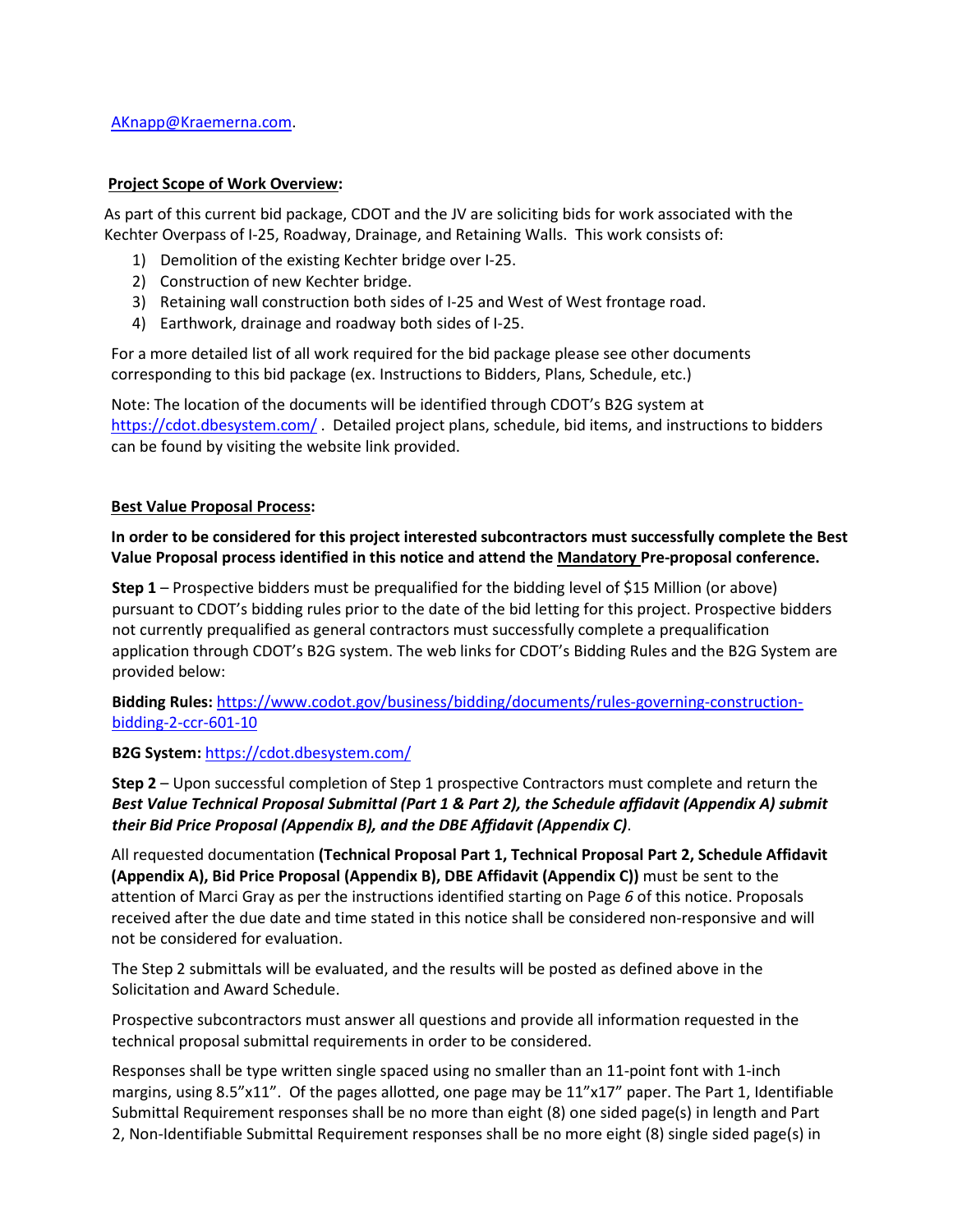length (page limits do not include providing cover or signature pages). The proposal must be sworn to and signed by an authorized agent of the submitting Proposer and notarized.

The Part 2, Non-Identifiable Technical Proposal Evaluation process will be conducted using a blind evaluation approach where information regarding the Bidder's identity is hidden from evaluation committee during the initial evaluation of the Best Value proposal. The evaluation committee will provide the results from the initial blind evaluation to the Engineering & Contracts Award Officer. Once the initial blind evaluations are completed, the identifiable information from each Bidder's Best Value proposal response will then be given to the evaluation committee for verification and reference check. The evaluation committee will then complete the verification of the Best Value proposal and finalize the results.

Ratings for each of the Best Value proposal questions/criteria will be rated using a Modified Satisficing Rating process as described below:

**Green** – Response indicates significant strengths and/or a number of minor strengths and no significant weaknesses. Minor weaknesses are offset by strengths. There exists a small possibility that, if ultimately selected as the contractor, the minor weaknesses could slightly adversely affect successful project performance.

**Yellow** – Response indicates significant strengths and/or a number of minor strengths. Minor and significant weaknesses exist that could detract from strengths. While the weaknesses could be improved, minimized, or corrected, it is possible that if ultimately selected as the contractor, the weaknesses could adversely affect successful project performance.

**Red** – Response indicates weaknesses, significant and minor, which are not offset by significant strengths. No significant strengths and few minor strengths exist. It is probable that if ultimately selected as the contractor, the weaknesses would adversely affect successful project performance.

The terms "Strengths and Weaknesses" as used in the above color ratings are defined as follows:

*Strengths***:** That part of a response that ultimately represents a benefit to the project and is expected to increase the submitter's ability to meet or exceed the project's goals. A minor strength has a slight positive influence on the submitter's ability to meet or exceed the project's goals whereas a significant strength has a considerable positive influence on the submitter's ability to meet or exceed the project's goals.

*Weaknesses***:** That part of a response that detracts from the submitter's ability to meet the project's goals or may result in inefficient or ineffective performance. A minor weakness has a slight negative influence on the submitter's ability to meet project goals whereas a significant weakness has a considerable negative influence on the submitter's ability to meet the project's goals.

CDOT will be the sole judge in determining which proposer has provided Best Value to the Taxpayer. CDOT decisions regarding this proposal will be final.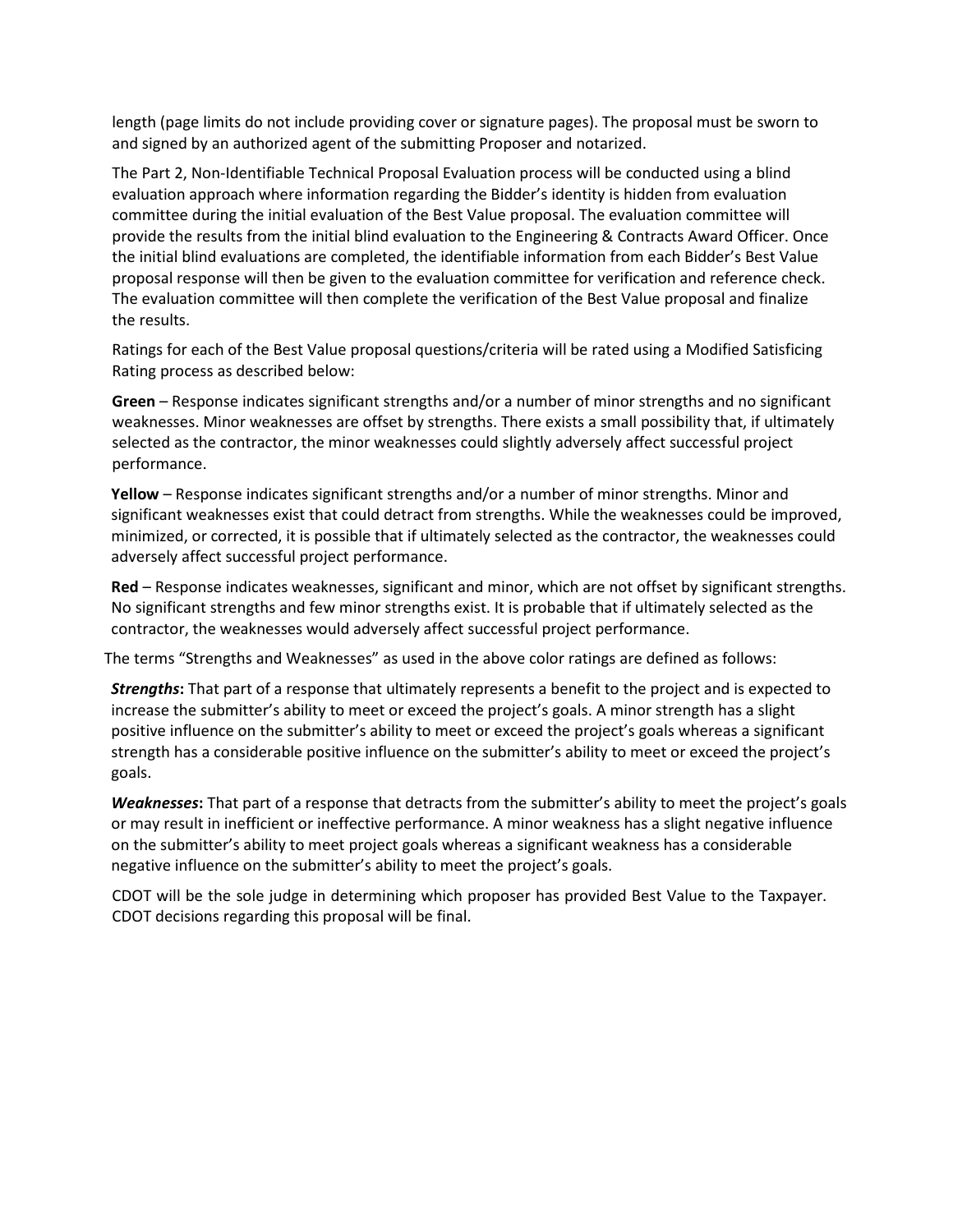#### **Step 3 Bid Price Proposal (65 pts)**

The Bid Price Proposal score, BPS, will be determined by comparing each firm's sealed Bid Price submittal with the lowest Bid Price Submittal using a ratio. That ratio will then be applied to the Total points available for the Bid Price Submittal to determine the points earned by the Contractor. The lowest Bid Price Submittal will receive the maximum score of 65 points.

Scoring of the Bid Price Submittal will use the following equation:

$$
\frac{L_{low}}{L_n} \times Pts_a = Pts_e
$$

 $L_{Low}$  = Lowest Bid Price Submittal of all Contractors

 $L_n =$  Individual Bid Price Submittal for each Contractor

 $n =$  Individual Contractor

Pts $_a=$  Total Points available for this section

 $Pts_e = Points$  earned by the Contractor rounded $^*$  to the nearest half point

**\* Calculation will be done to the second decimal point and rounded to the half point** 

### **Example:**

CDOT has received 3 Bid Price Submittals for this project.

Contractor  $A = $14,000$ ;

Contractor  $B = $12,300$ 

Contractor  $C = $10,000$ 

The Lowest Bid Price Submittal for this example is:

$$
L_{low} = \$10,000
$$

$$
Pts_a = 65pt
$$

| Points earned for Contractor A: | Points earned for Contractor B:                                                                                                                                            | Points earned for Contractor C: |
|---------------------------------|----------------------------------------------------------------------------------------------------------------------------------------------------------------------------|---------------------------------|
| $L_{low}$ = \$10,000            | $L_{low} = $10,000$                                                                                                                                                        | $L_{low} = $10,000$             |
| $L_A = $14,000$                 | $L_B = $12,300$                                                                                                                                                            | $L_c = $10,000$                 |
| $Pts_a = 65pts$                 | $Pts_a = 65pts$                                                                                                                                                            | $Pts_a = 65pts$                 |
|                                 | $Pts_e = \frac{$10,000}{$14,000} \times 65pts = 46.5pts$ $Pts_e = \frac{$10,000}{$12,300} \times 65pts = 53.0pts$ $Pts_e = \frac{$10,000}{$10,000} \times 65pts = 65.0pts$ |                                 |

#### **Best Value Determination**

To determine which contractor has provided the Best Value, CDOT will aggregate the individual scoring components for Technical Proposal Score and Bid Price Proposal Score. The Contractor with the Highest Best Value Score (max 100) will be selected using the guidance in this document.

$$
BV = TS + BPS
$$

 $BV = Best Value$  $TS = Technical$  Proposal Score  $BPS = Bid$  Price Proposal Score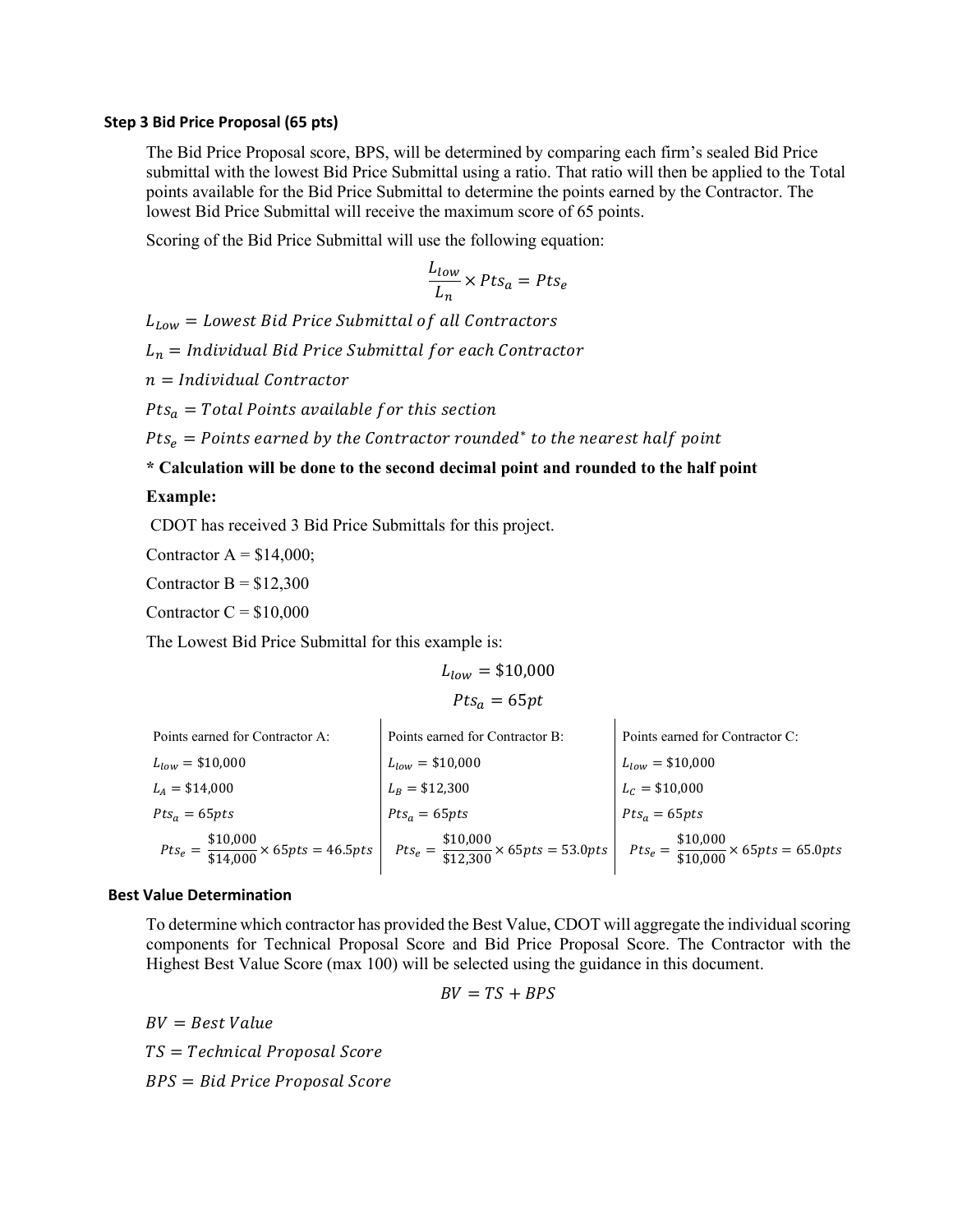### **Best Value Determination Example:**

CDOT has received 3 Best Value Submittals for this project. A summary of points earned by each subcontractor is as follows:

| Points earned for Contractor A:  | Points earned for Contractor B: | Points earned for Contractor C: |
|----------------------------------|---------------------------------|---------------------------------|
| $General$ Questions = 28pts      | General Questions = $27pts$     | General Questions = $16pts$     |
| Schedule Narrative = 5pts        | $S$ chedule Narrative = 4pts    | $S$ chedule Narrative = $2pts$  |
| $TS = 28pts + 5pts = 33pts$      | $TS = 27pts + 4pts = 31pts$     | $TS = 16pts + 2pts = 18pts$     |
| $BPS = 46.5pts$                  | $BPS = 53.0pts$                 | $BPS = 65.0pts$                 |
| $BV = 33pts + 46.5pts = 79.5pts$ | $BV = 31pts + 53pts = 84pts$    | $BV = 18pts + 65pts = 83pts$    |
|                                  |                                 |                                 |

Contractor B has the most points and would be deemed Best Value.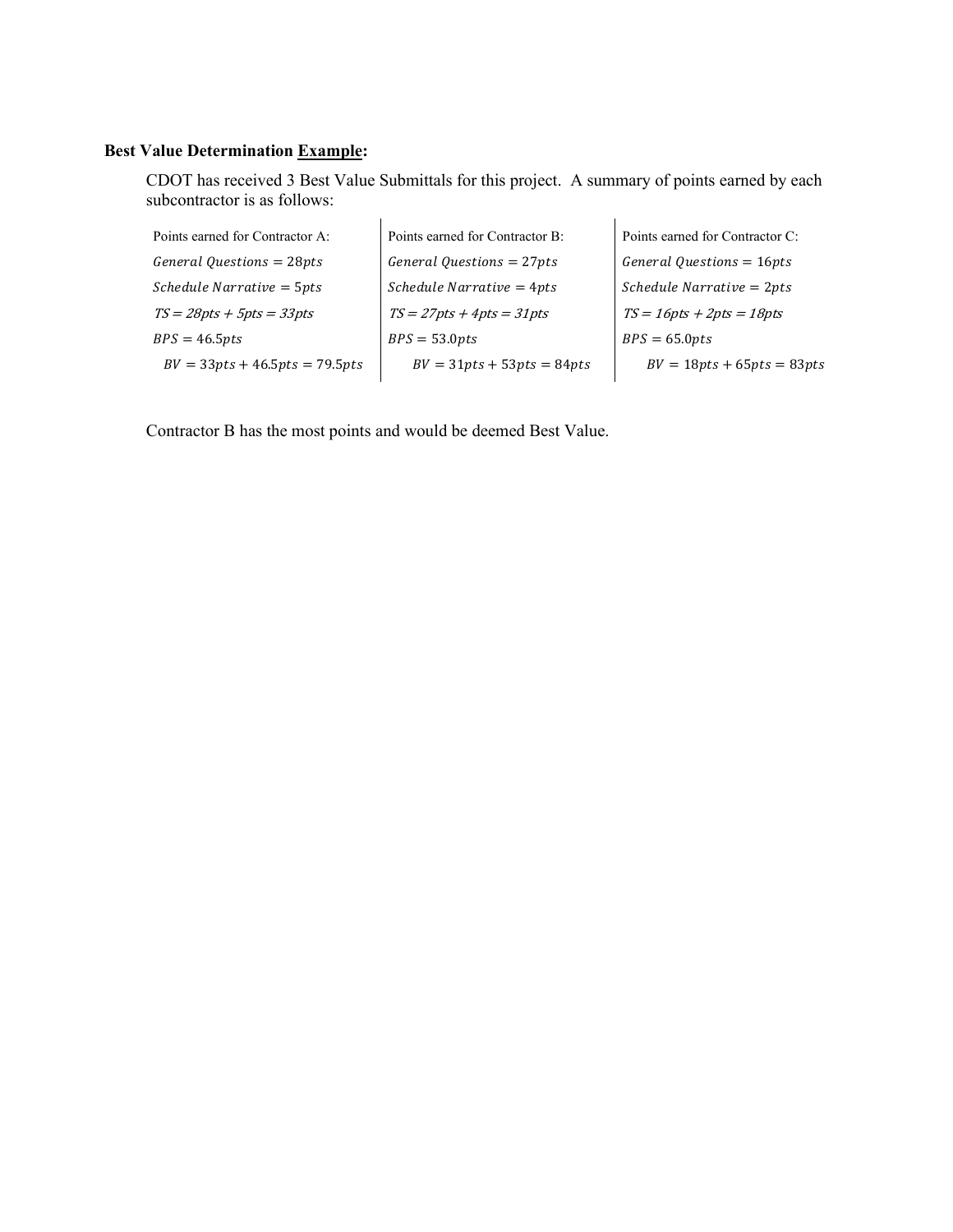# **STEP 2 Best Value Technical Proposal Submittal Requirements**

### Part 1 – Identifiable Contractor Submittal Requirements

**Part 1 Instructions:** Please provide responses below to the Identifiable Best Value proposal Submittal Requirements for your firm. Responses to Part 1 are to be submitted as a separate pdf file from the nonidentifiable Part 2 submittals.

### **Company Information:**

Name of Contractor (Corporation, Partnership, etc.)

Main Address of Contractor

Authorized Agent Point of Contact

Authorized Agent Signature and Date

Phone Number of Authorized Agent Contact

### **Submittal Requirements:**

**A. Previous Experience** 

**Provide a list of the most "Relevant" bridge and roadway projects within the Rocky Mountain Region that your company has completed as a contractor since 2012 (Relevant is defined as being similar in scope and complexity as described in the project plans and specifications for CDOT project** *21506***). Provide the following information for each project:**

- 1. Project number, description, and location.
- 2. Name and address of owner.
- 3. Name and current phone number of owner's project manager.
- 4. Scope of work performed (identify any similarities to the project proposed under this Best Value Request for Proposal notice).
- 5. Type of contract (design/bid/build, CMGC, Design Build, etc…).
- 6. Contract amount as bid and final amount paid.
- 7. Contract start date, initial completion date, and final completion date.
- 8. Indicate of Contract was fully completed, terminated for convenience or for cause, and or not completed for any other reason and why.
- 9. Indicate if the original contract schedule date was achieved. If it was not please explain why. What was done to mitigate completion time issues?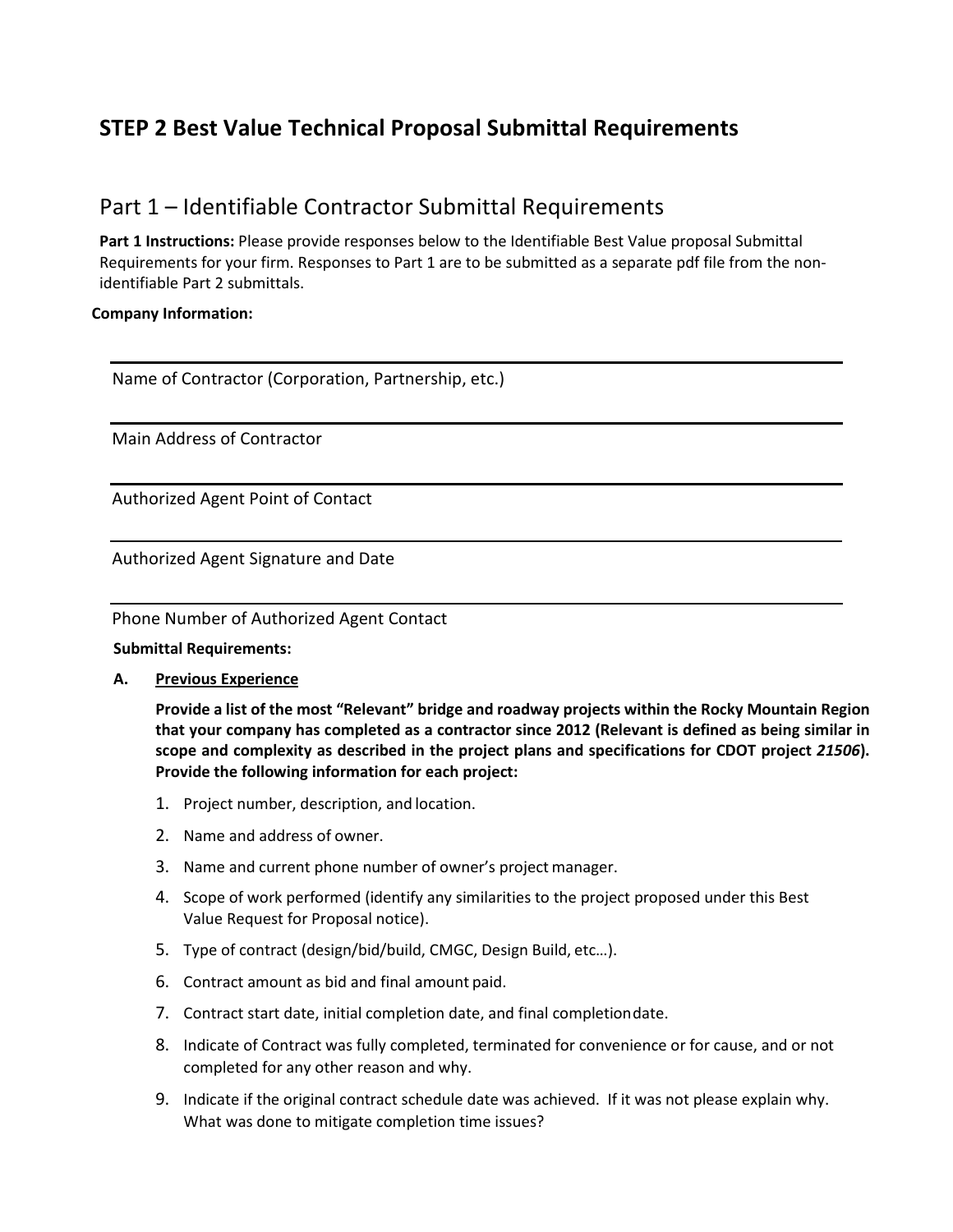### **B. Current Contracts**

**Provide the following information regarding all current projects of similar scope within the Rocky Mountain Region still in progress that your company is under contract for:** 

- 1. Project number, description, and location.
- 2. Name and address of owner.
- 3. Name and phone number of owner's project manager.
- 4. Begin date, percent complete, and estimated completion date.
- 5. Contract amount as bid and dollar amount of uncompleted work.
- 6. Scope of work being performed (identify any similarities to the project proposed under this special prequalification notice).
- 7. Indicate if the project will be completed on schedule per the original awarded contract or not? If not, please explain why.
- 8. Name and work experience of superintendents employed on current contracts.
- 9. For current projects is your current schedule on track to meet contract completion times? If not what is your mitigation strategy?

### **C. Proposed Project Organizational Chart**

Please provide the proposed project organizational chart with the identifiable information relating to key personnel planned to be used for administration/completion of the project (the project organization chart should correspond with the one provided under Question No. 1 in Step 2 – Part 2).

Note: The responses provided under Part 1 will be used to verify the responses provided under Part 2 for Questions 1 & 2 of this prequalification notice.

### **D. Proposed Plan and Approach for Meeting DBE Goal**

What is your plan and approach to meet the DBE goal? If you are not able to meet the goal, please explain your good faith effort approach taken during the bid process to provide maximum opportunities for DBE commitment on this scope of work.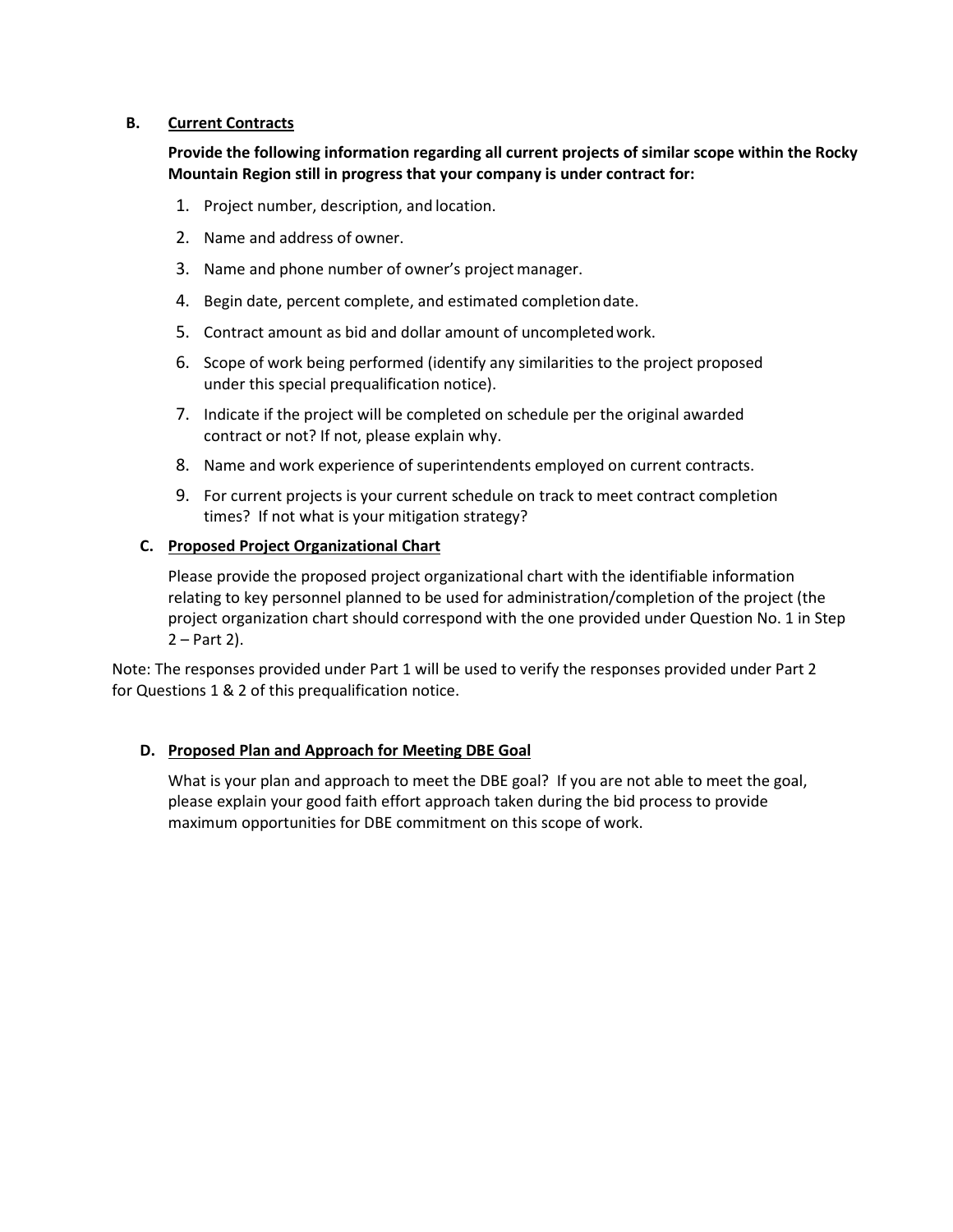# Part 2 – Non-Identifiable Submittal Requirements

**Package Specific Goals:** 

- **Complete all work within allotted time window, as reflected by JV Completion dates listed below in Schedule Affidavit.**
- **Plan and execute work with focus on providing safe work zone for ingress and egress, minimizing any impact to travelling public, and coordination with the JV, other subcontractors and all 3rd Parties.**
- **Build scope of work with highest quality**

**Part 2 Instructions:** Please provide responses below to the Non-Identifiable Prequalification Submittal Requirements for your firm. Responses to Part 2 are to be submitted as a separate pdf file from the Identifiable Part 1 submittals. Please avoid providing information in responses for Part 2 that reveal your company's identity. **Responses should contain as much detail as possible and reflect your understanding of and ability to successfully complete the CDOT project described in this solicitation.**

General Questions (30pts):

- 1) Provide your proposed project organizational structure/chart (Titles and Roles only). Provide a narrative which explains roles and responsibilities as they relate to this project and the benefit they bring to the project.
- 2) Describe your company's relevant experience in completing similar bridges, specifically working over roadways with heavy traffic volumes.
	- Give 3 examples of similar projects in the last eight years.
- 3) What is your firm's technical approach to this project and what special considerations will need to be considered to successfully complete construction?
- 4) Describe your firm's approach to quality, specifically as it pertains to building MSE retaining walls and Hybrid Soil Nail/MSE retaining walls.
- 5) This ICC package includes a strenuous closure schedule and an active I-25 worksite immediately adjacent to Kechter. Please explain in great detail a similar Project scope that your Team was successful in. What was done (process, approach, innovation, etc.) that led to the success?
- 6) Please list the top three risks that you see for the Package #9 scope of work, and a plan of action you plan on implementing to mitigate these risks.

Schedule narrative (5pts):

7) Describe your team's plan for completing all Work within the closure provided in the RFP Schedule. A large portion of this closure will take place during winter months and will be completed in the spring. Please describe your firm's plans to mitigate impacts of winter weather to finish the Work on time.

Note: Responses to Part 2 Question's 1 & 2 will be verified against the associated responses provided under Part 1 of this prequalification notice.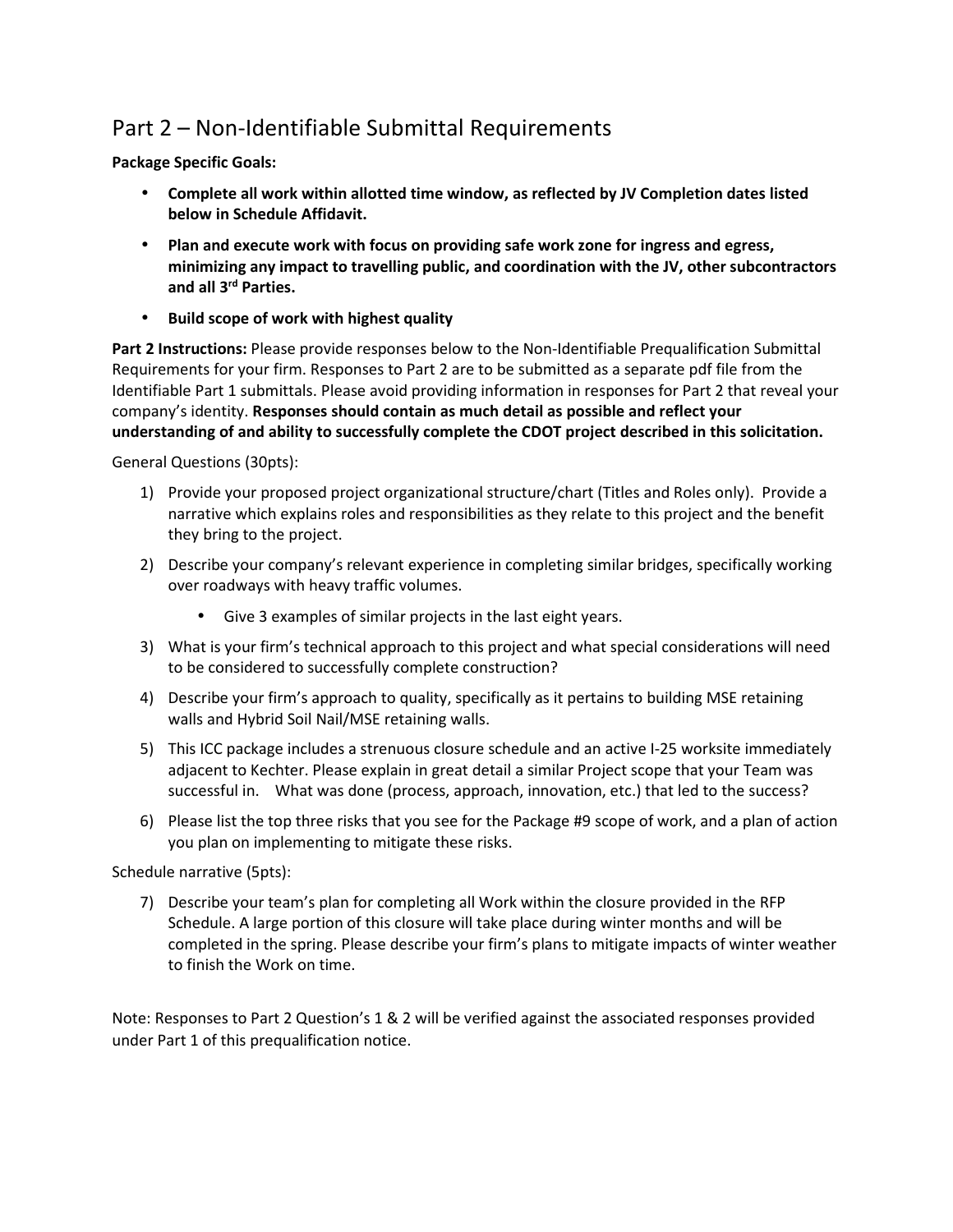# Proposer: \_\_\_\_\_\_\_\_\_\_\_\_\_\_\_\_\_\_\_\_\_\_\_\_\_\_\_\_\_\_\_\_\_\_\_\_\_\_\_\_\_\_\_\_\_\_\_\_\_\_\_\_\_\_\_\_\_\_\_\_\_\_\_\_\_\_\_\_\_\_\_\_\_\_\_\_\_ **Close Kechter Road** Friday, September 10<sup>th</sup>, 2021 **Existing Kechter Structure Demolition**  Kraemer / IHC Joint Venture Mandatory Date of Completion: Monday, September 20<sup>th</sup>, 2021 Proposer's Date of Completion: Proposer's Acknowledgement of Mandatory Date of Completion **Complete Soil Nails at Western Face of 3822R Wall (For KIJV Drainage)**  Kraemer / IHC Joint Venture Mandatory Date of Completion: Friday, October 29<sup>th</sup>, 2021 Proposer's Date of Completion: Proposer's Acknowledgement of Mandatory Date of Completion **Open Kechter Road to Traffic**  Kraemer / IHC Joint Venture Mandatory Date of Completion: Wednesday, April 13<sup>th</sup>, 2022 Proposer's Date of Completion: Proposer's Acknowledgement of Mandatory Date of Completion **Complete ICC Package #9**  Kraemer / IHC Joint Venture Mandatory Date of Completion: Friday, April 22<sup>nd</sup>, 2022 Proposer's Date of Completion: Proposer's Acknowledgement of Mandatory Date of Completion

### **Appendix A - Schedule Affidavit**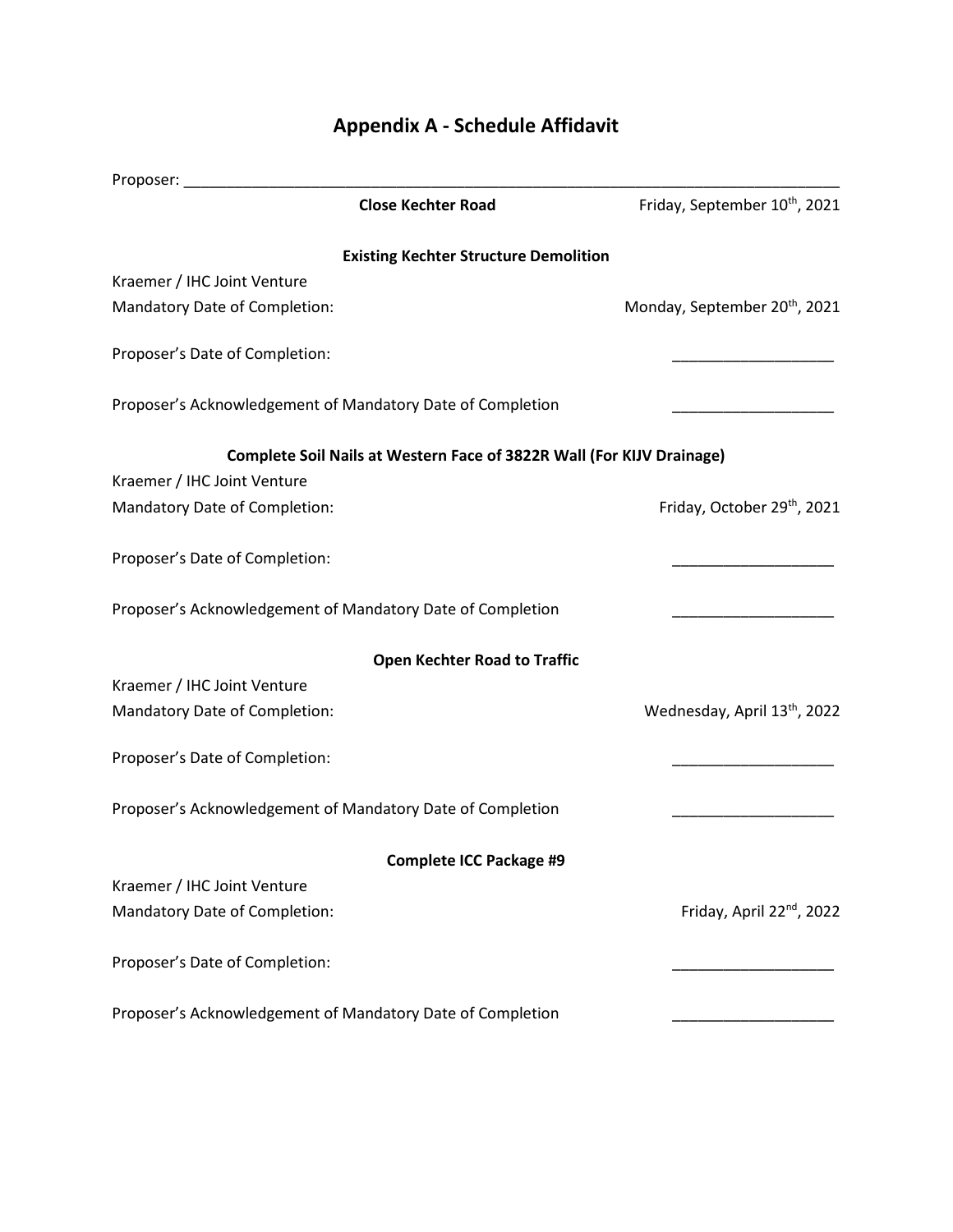The aforementioned closure and completion dates will not be adjusted for weather delays.

A daily charge of \$4,000 (four thousand dollars) will be made against the Contractor for each calendar day that Kechter Road remains closed beyond that given in the Contract. This daily charge will be deducted from any money due the Contractor. This deduction will not be considered a penalty but as liquidated damages.

The Proposer's date/duration shall be the same as or earlier than that identified by the Kraemer/IHC Joint Venture. The Proposer's date/duration shall become the Subcontract Time. "Completion (Construction)", as referenced above, means that all Work has been completed and approved by the JV and CDOT, the subcontractor has removed all equipment, materials, waste, etc. and has demobilized from the area, and that all punch list work (if required) has been completed and approved by the JV and CDOT.

I, the undersigned, declare that:

- 1. I am an authorized agent of the Proposer and have the authority to submit this statement on behalf of the Proposer.
- 2. The Proposer's schedule is genuine, not made in the interest of, or on behalf of, any undisclosed person, firm, or corporation.

| Signature:      | Date: |
|-----------------|-------|
|                 |       |
| Name (Printed): |       |
|                 |       |
| Title:          |       |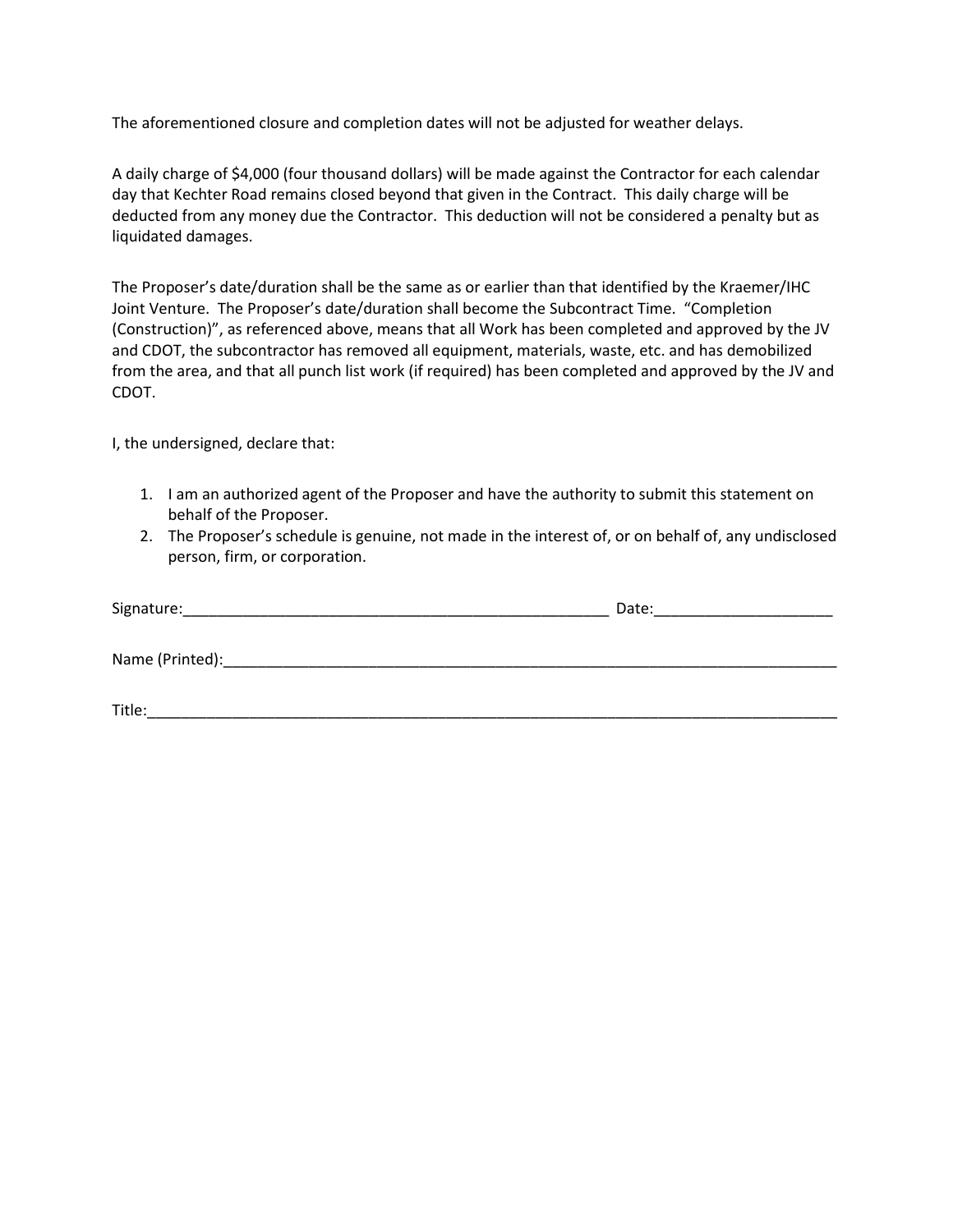### **Appendix B - Bid Price Proposal Form**

### **Fed No. IM 0253-255, CDOT No. 21506 I-25 Johnstown to Fort Collins Design Build Project**

### **Package #9: Kechter Bridge and Road Package ADDENDUM #1**

**Contractor submitting: \_\_\_\_\_\_\_\_\_\_\_\_\_\_\_\_\_\_\_\_\_\_\_\_\_\_\_\_\_\_\_\_\_\_\_\_\_\_\_\_\_\_\_\_\_**

## **Kechter Bridge and Road Package Items\*:**

|           |                                  | <b>Extended Price</b>                                  |                                                                                          |
|-----------|----------------------------------|--------------------------------------------------------|------------------------------------------------------------------------------------------|
| LS        | 1                                | \$                                                     | $\overline{a}$                                                                           |
| EA        | 1                                | \$                                                     | $\overline{\phantom{0}}$                                                                 |
| EA        | 1                                | \$                                                     | $\overline{\phantom{0}}$                                                                 |
| EA        | $\mathbf{1}$                     | \$                                                     | $\overline{\phantom{a}}$                                                                 |
| LF        | 1905                             | \$                                                     | $\overline{\phantom{a}}$                                                                 |
| EA        | 8                                | \$                                                     | $\overline{\phantom{a}}$                                                                 |
| LF        | 1722                             | \$                                                     | $\overline{\phantom{a}}$                                                                 |
| SY        | 5221                             | \$                                                     | $\overline{\phantom{a}}$                                                                 |
| LS        | 1                                | \$                                                     | $\overline{\phantom{a}}$                                                                 |
| LS        | 1                                | \$                                                     | $\overline{\phantom{0}}$                                                                 |
| LS        | 1                                | \$                                                     | $\overline{a}$                                                                           |
| <b>CY</b> | 16475                            | \$                                                     | $\overline{\phantom{a}}$                                                                 |
| СY        | 810                              | \$                                                     | $\overline{\phantom{a}}$                                                                 |
| CY        | 7209                             | \$.                                                    |                                                                                          |
| <b>CY</b> | 20851                            | \$                                                     | $\sim$                                                                                   |
| CY        | 1085                             | \$                                                     |                                                                                          |
| <b>CY</b> | 13178                            | \$                                                     | $\overline{a}$                                                                           |
| LS        |                                  | \$                                                     | $\overline{\phantom{a}}$                                                                 |
| <b>TN</b> | 2363                             | \$                                                     | $\overline{\phantom{0}}$                                                                 |
| TN        | 364                              | \$                                                     | $\overline{\phantom{a}}$                                                                 |
| TN        | 1611                             | \$                                                     | $\overline{\phantom{0}}$                                                                 |
| <b>TN</b> | 686                              | \$                                                     | $\overline{\phantom{0}}$                                                                 |
| <b>TN</b> | 187                              | \$                                                     | $\blacksquare$                                                                           |
| GL        | 1379                             |                                                        |                                                                                          |
| SY        | 320                              |                                                        | $\overline{\phantom{0}}$                                                                 |
| SY        | 7493                             | \$                                                     | $\overline{\phantom{a}}$                                                                 |
| EA        | 16                               |                                                        | $\overline{\phantom{0}}$                                                                 |
| LF        | 756                              |                                                        | $\overline{\phantom{0}}$                                                                 |
| LF        | 135                              |                                                        | $\overline{\phantom{a}}$                                                                 |
| SF        | 27697                            |                                                        |                                                                                          |
| LF        | 1810                             |                                                        | $\overline{\phantom{a}}$                                                                 |
|           |                                  |                                                        | $\overline{\phantom{a}}$                                                                 |
|           |                                  |                                                        | $\blacksquare$                                                                           |
|           |                                  |                                                        | $\overline{\phantom{a}}$                                                                 |
|           |                                  |                                                        | $\overline{\phantom{a}}$                                                                 |
|           |                                  |                                                        | $\overline{\phantom{a}}$                                                                 |
|           |                                  |                                                        | $\overline{\phantom{a}}$                                                                 |
|           | LF<br>SY<br>SY<br>LF<br>СY<br>SF | U.M. QTY<br>1723<br>300<br>1134<br>135<br>736<br>42722 | Unit Price<br>\$<br>\$<br>\$<br>\$<br>\$<br>\$<br>\$<br>\$<br>\$<br>\$<br>\$<br>\$<br>\$ |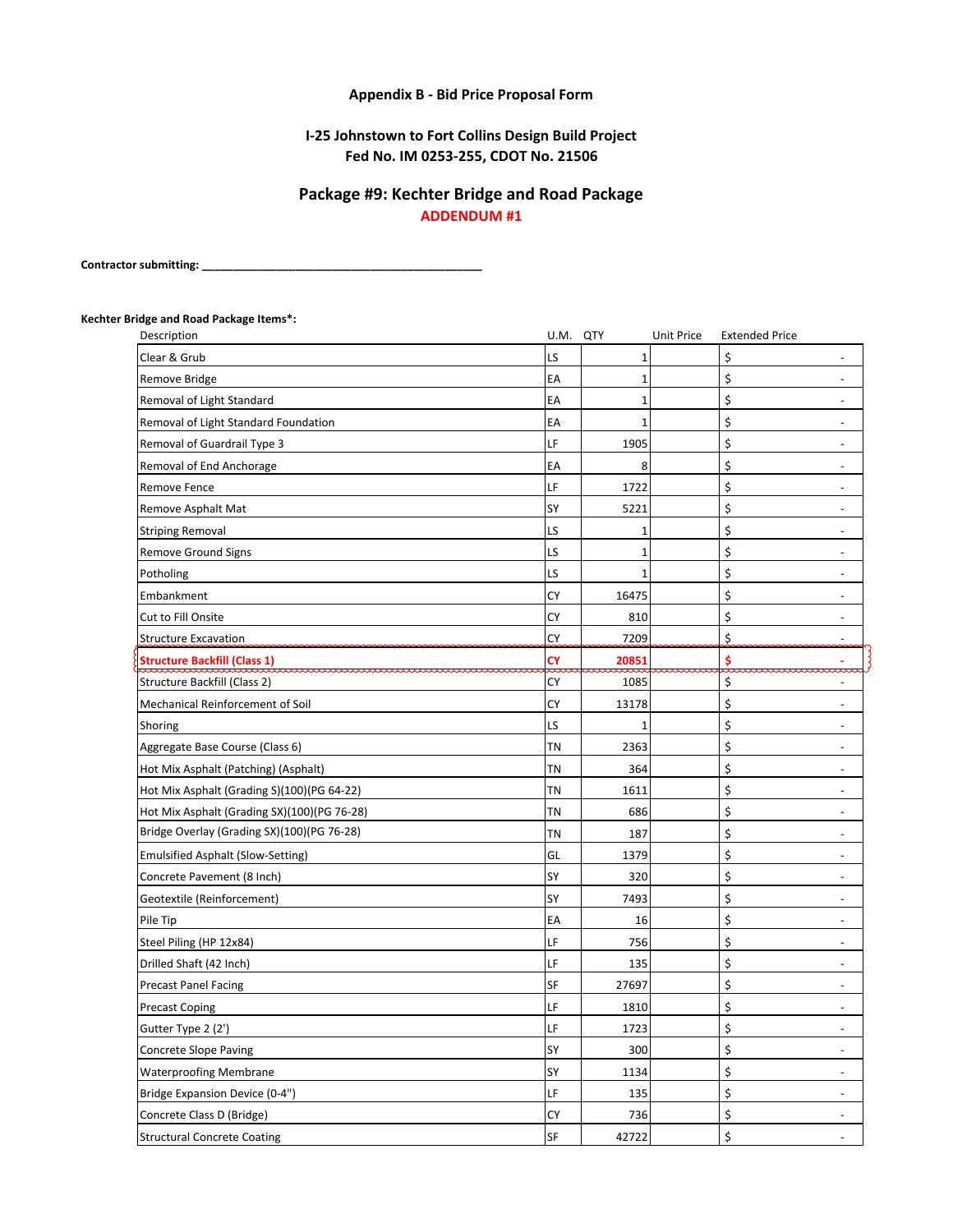| <b>Reinforcing Steel</b>                                               | LВ | 10877       | \$  | $\overline{\phantom{a}}$ |
|------------------------------------------------------------------------|----|-------------|-----|--------------------------|
| Reinforcing Steel (Epoxy Coated)                                       | LВ | 147192      | \$  | $\overline{\phantom{a}}$ |
| 18 IN RCP                                                              | LF | 938         | \$  | $\overline{\phantom{a}}$ |
| 30 IN RCP                                                              | LF | 175         | \$  | $\overline{\phantom{a}}$ |
| 36 IN RCP                                                              | LF | 108         | \$  | $\overline{\phantom{a}}$ |
| 26 IN HDPE (OD)                                                        | LF | 271         | \$  | $\overline{\phantom{a}}$ |
| 30 IN HDPE (OD)                                                        | LF | 26          | \$  | $\overline{\phantom{a}}$ |
| 36 IN HDPE (OD)                                                        | LF | 110         | \$  | $\overline{\phantom{a}}$ |
| 42 IN HDPE (OD)                                                        | LF | 109         | \$  |                          |
| 26 IN HDPE End Section (OD)                                            | EA | 1           | \$  | $\overline{\phantom{a}}$ |
| 30 IN HDPE End Section (OD)                                            | EA | 1           | \$  |                          |
| 30 IN RCES                                                             | EA | 1           | \$  | $\overline{\phantom{a}}$ |
| 18 IN CSP                                                              | LF | 24          | \$  | $\overline{\phantom{a}}$ |
| Embankment Protector Type 3                                            | EA | 1           | \$  |                          |
| Approach Drain                                                         | EA | 4           | \$  | $\overline{\phantom{a}}$ |
| 6' MH Slab Base (10 FT)                                                | EA | 1           | \$  | $\overline{\phantom{a}}$ |
| 6' MH Slab Base (15 FT)                                                | EA | 1           | \$  | $\overline{\phantom{m}}$ |
| 5' MH Slab Base (Special)                                              | EA | 2           | \$  | $\overline{\phantom{a}}$ |
| Inlet Type R (L=5FT) 5FT                                               | EA | 5           | \$  | $\overline{\phantom{a}}$ |
| Inlet Type R (L=5FT) 10FT                                              | EA | 8           | \$  | $\overline{\phantom{a}}$ |
| Inlet Type R (L=5FT) 15FT                                              | EA | 1           | \$  | $\overline{\phantom{a}}$ |
| Inlet Type R (L=5FT) (Special)                                         | EA | 1           | \$  | $\overline{\phantom{a}}$ |
| Inlet Type R (L=10FT) 5FT                                              | EA | 1           | \$  | $\overline{\phantom{a}}$ |
| Riprap 9"                                                              | CY | 52          | \$  | $\overline{\phantom{a}}$ |
| Sweeping                                                               | LS | 1           | \$  | $\overline{\phantom{0}}$ |
| Bridge Rail Type 7                                                     | LF | 600         | \$  | $\overline{\phantom{a}}$ |
| Guardrail Type 3 (6-3)                                                 | LF | 1576        | \$  | $\overline{\phantom{a}}$ |
| Guardrail Type 9 (Style CA)                                            | LF | 381         | \$  | $\overline{\phantom{a}}$ |
| End Anchor Type 3D                                                     | EA | 3           | \$  | $\overline{\phantom{0}}$ |
| <b>Transition Type 3G</b>                                              | EA | 2           | \$  | $\overline{\phantom{a}}$ |
| <b>Transition Type 3H</b>                                              | EA | 2           | \$  |                          |
| Temp. Fence (Control ROW)                                              | LS | $\mathbf 1$ | \$  | $\overline{\phantom{a}}$ |
| <b>Barbed Wire Fence</b>                                               | LF | 1465        | \$  | $\overline{\phantom{a}}$ |
| Pedestrian Railing - Bridge                                            | LF | 501         | \$  |                          |
| Fence (Special)-Walls                                                  | LF | 1688        | \$  | $\overline{\phantom{a}}$ |
| Concrete Sidewalk                                                      | SY | 1535        | \$  |                          |
| Concrete Curb Ramp                                                     | EA | 8           | \$  | $\overline{\phantom{a}}$ |
| <b>Bull Nose Detail</b>                                                | EA | 3           | \$  | $\overline{\phantom{a}}$ |
| C&G Type 2 (Section IIB) - Catch                                       | LF | 1909        | \$  | $\overline{\phantom{a}}$ |
| C&G Type 2 (Section IIB)(Special) - CatchGutter Slope of 1/2" per Foot | LF | 34          | \$  | $\overline{\phantom{a}}$ |
| C&G Type 2 (Section IB) - Spill                                        | LF | 200         | \$  | $\overline{\phantom{a}}$ |
| C&G Type 2 (Section IM) (Special) - Catch Roundabout Truck Apron       | LF | 277         | \$  |                          |
| Curb Type 2 (Section B)Roundabout Central Island                       | LF | 202         | \$  | $\overline{\phantom{a}}$ |
| Median Cover Decorative (Concrete)                                     | SF | 4775        | \$  | $\overline{\phantom{a}}$ |
| 2" Electrical Conduit-Bridge                                           | LF | 900         | \$. |                          |
| <b>2 Inch Electrical Conduit</b>                                       | LF | 1212        | \$  |                          |
| 3 Inch Electrical Conduit                                              | LF | 319         | \$  | $\overline{\phantom{0}}$ |
| 11" x 18" Splice Box - CDOT                                            | EA | 5           | \$  | $\overline{\phantom{a}}$ |
| 13" x 24" Splice Box - CDOT                                            | EA | 6           | \$  |                          |
|                                                                        |    |             |     |                          |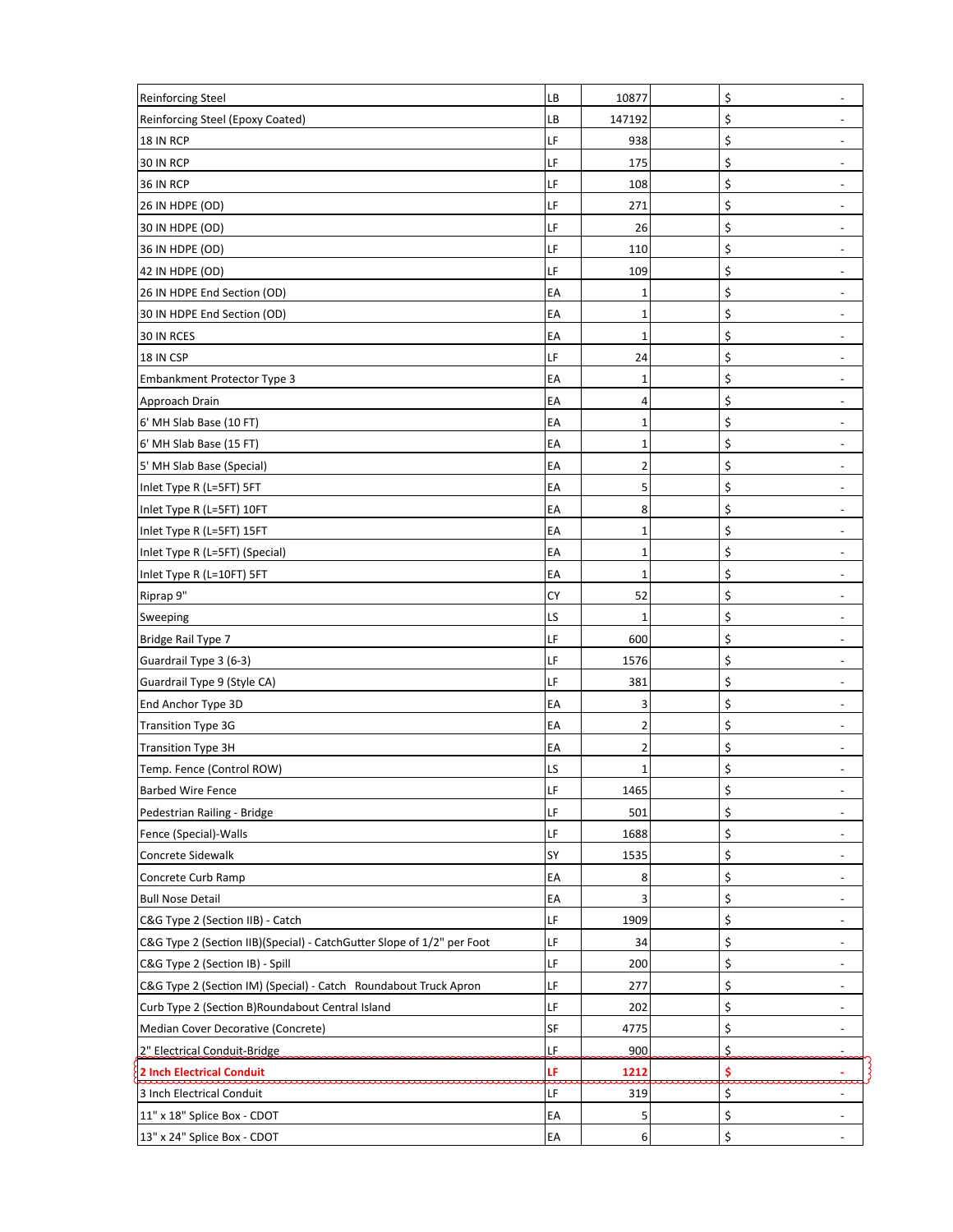| Wiring & Wire                                                         | LS        |       |  |  |
|-----------------------------------------------------------------------|-----------|-------|--|--|
| Luminaire (LED)(14,000 LUMENS)                                        | EA        | 10    |  |  |
| 30' Round Tapered Steel Pole (7" Bracket Arm)                         | EA        | 10    |  |  |
| Light Standard Foundation (24" DIA / 7 LF Depth)                      | EA        | 10    |  |  |
| Breakaway Transformer Base                                            | EA        | 10    |  |  |
| Install Meter on New by Others and Power Up (City of Loveland LCC4.6) | EA        |       |  |  |
| Prestressed Concrete Box (42" x 70")                                  | <b>SF</b> | 11716 |  |  |
| Irrigation Sleeve (No Size Shown, Assume 3")                          | LF        | 101   |  |  |
| Mobilization                                                          | LS        |       |  |  |
| <b>Modified Epoxy Pavement Marking</b>                                | GL        | 27    |  |  |
| Preformed Plastic Pavement Marking (Type I)                           | <b>SF</b> | 461   |  |  |
|                                                                       |           |       |  |  |
|                                                                       |           |       |  |  |

**Lump Sum Price\*\*: \$** 

**Total Price for all Bid Items written in words\*\*:**

Subcontractor acknowledges that they have received and reviewed Addendum #\_\_\_\_\_\_ (subcontractor to fill in blank

Information on individual responsible for submitting on behalf of contractor:

Name: \_\_\_\_\_\_\_\_\_\_\_\_\_\_\_\_\_\_\_\_\_\_\_\_\_\_\_\_\_\_\_\_\_\_\_\_\_\_\_\_\_\_\_\_\_\_\_\_\_\_\_\_\_\_\_\_\_ (printed) Title: \_\_\_\_\_\_\_\_\_\_\_\_\_\_\_\_\_\_\_\_\_\_\_\_\_\_\_\_\_\_\_\_\_\_\_\_\_\_\_\_\_\_\_\_\_\_\_\_\_\_\_\_\_\_\_\_\_ Signature:

Notes:

\*The purpose of requesting Schedule of Value pricing is to allow for a better understanding of pricing for progress payments. The JV reserves the right to negotiate the distribution of payment between the Schedule of Values if it appears that the submitted distribution is unbalanced and inconsistent with the Schedule of Value item. **Items and quantities will not be measured for payment.** If additional items are required to complete the work they will not be measured and paid for, and

will be considered incidental to the LS price provided

\*\*The Lump Sum Price for the Kechter Package must equal the breakdown of the Schedule of

Values shown. This LS price will be carried forward to the subcontract of the proposer deemed Best Value. This is the price that will be scored for Best Value Selection